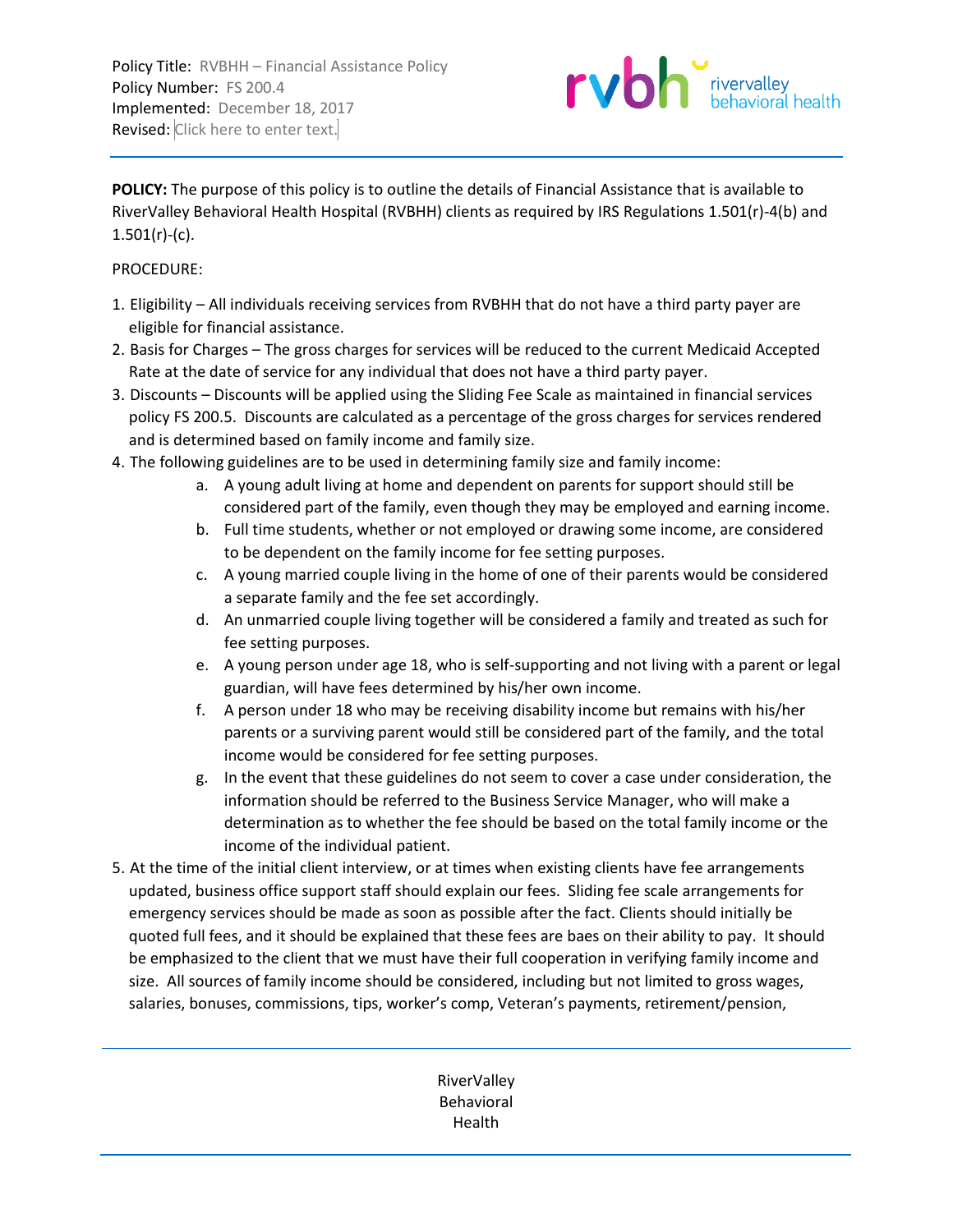

unemployment compensation, self-employment income, rental income, spousal support, interest and dividends. The Business Service Manager and the CFO will determine what fees should be charged for clients who have little or no income, but who may have substantial assets, such as property, stocks, bonds, etc.

- 6. Adjustments Clients may apply for additional Fee Reductions by competing and submitting the "RiverValley Behavioral Health/Fee Reduction Request Form", along with documentation of income levels. All fee reductions must be approved by the CFO. Refer to financial services policy FS 200.3 for additional information regarding Fee Reduction Requests.
- 7. Payment Plans RVBHH offers interest free payment plans for clients for the amounts that they are personally responsible for paying, after applying any discounts and adjustments under this policy. To participate, the client's remaining balance must be paid at a minimum of \$25 a month, have no missed payments, and must be fully paid off within 36 months.
- 8. Collections As described in financial services policy FS 205.0, RVBHH charges all self-pay days to the patient's responsible party at the current Medicaid rate. Monthly statements are sent on all account balances due from the patient's responsible party. Past due notices are put on all statements mailed that have not been paid on in thirty days. Accounts over ninety (90) days old that have not been paid on for two months are sent a final notice statement. If no payment is received after the final notice is sent, the account is sent to the CFO for final approval and the written to bad debt. Accounts approved by the CFO are turned over to our collection agency.
- 9. Publicizing of the Policy This Financial Assistance Policy will be widely publicized by making the current policy, along with the related Sliding Fee Scale and all related forms as described in this policy, will be available on the entity's website. These items will also be available at the business office located at RVBHH. Each billing statement for self-pay accounts shall include information regarding the Financial Assistance Program.
- 10. Providers This policy applies to all providers providing services to RVBHH clients, whether they are RVBHH staff, independent contractors, or other.

RiverValley Behavioral Health